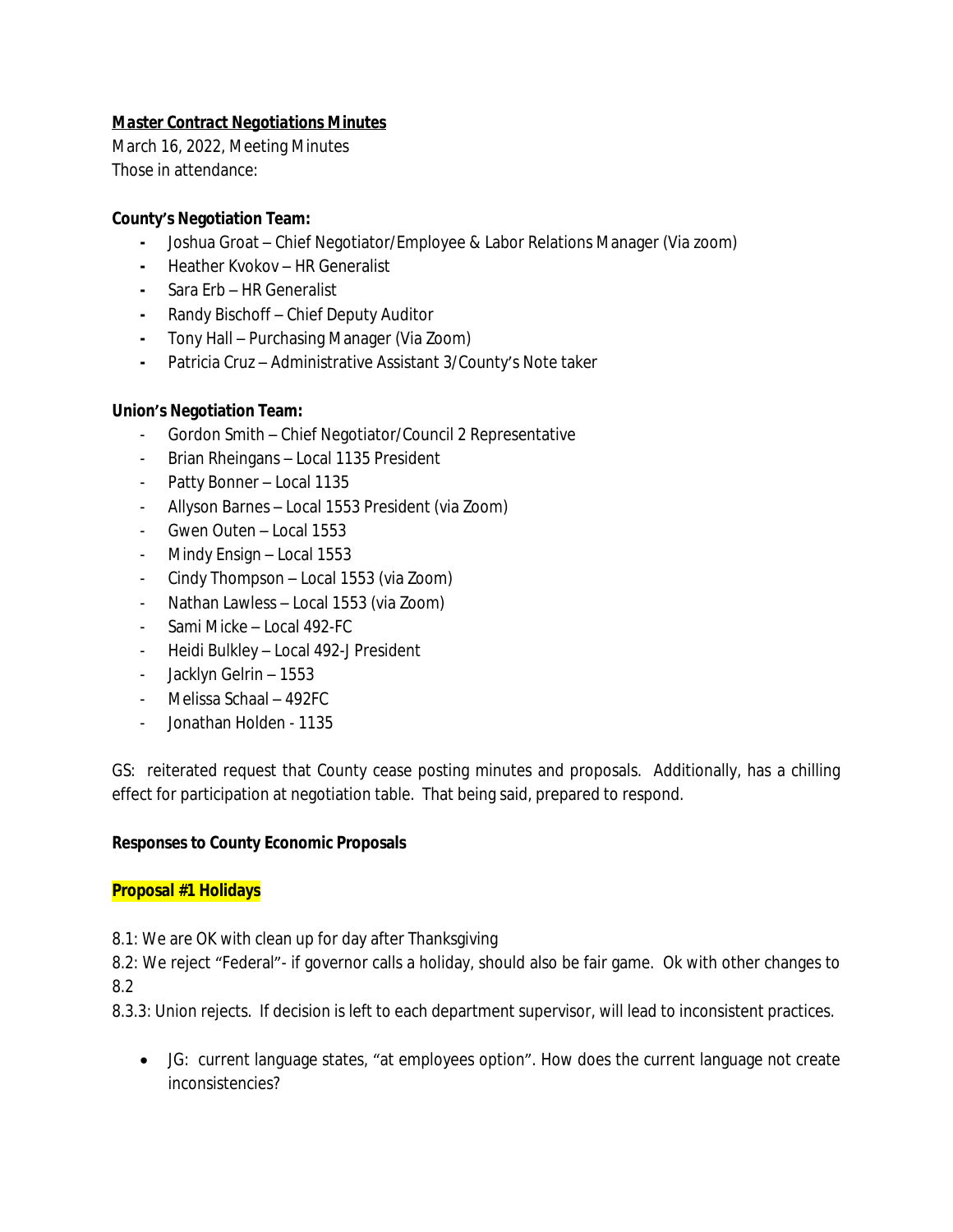- GS: point well taken. But at least if employees option, they are making that choice. Union prefers it remain employees choice.
- HB: What if employees and supervisor don't agree? So want the Employee option.
- JG: but they could be putting the dept in a hardship position. May hinder operations of department if multiple employees request same time off- thus… mutual agreement.

## **Proposal #2 Insurance Benefits**

No exception to new plans being developed and offered during the term of the CBA- most employees would welcome that- but members need certainty that 2 existing plans will not be harmed. Why not put it in writing? Content with cost share % being the same, certainty on parameters of 2 existing plans.

## 11.7: will get back to us

11.8, 11.9- what's driving County's interest? Follow the law stuff? What is driving this, what is behind the counties interest.

 JG: since last CBA, these 2 new programs have been put in place. Want to make sure it's clear what law currently states. WA PFL cost sharing % changed this year- may continue to change. It's dictated by the law. Same issue with WA CARES Fund- been delayed to July 2023, no one knows but need to assume it'll be enacted. If union is agreement that we'll just follow the law, can take it out.

## **Proposal #3 Wages**

Not even close. Should share interest in solving recruitment/retention problem currently stretching across all departments. Cost of living is through the roof, gas is through the roof. Even during pandemic, members had done a hell of a job – should be factored into wages.

## **Proposal #4: Shift Differential**

- GS: Value the supplementals. County proposal would be a decrease for at least one of the locals. No interest in losing.
- JG: What is point of master contract? Should cover everything wage & benefit related for all locals. Either come up with standard language everyone agrees to, or what's the point of having a master contract?
- GS: suggesting we not have a Master Contract?
- JG: County would be open to having individual CBA's. Having so many supplementals and so many references in the Master Contract to supplementals, suggests there may not be an appetite for having a collective Master Contract.
- GS: Haven't talked about that as a group. There are some efficiencies through negotiating as a group. Will take it as food for thought.
- JG There will be language that is the same between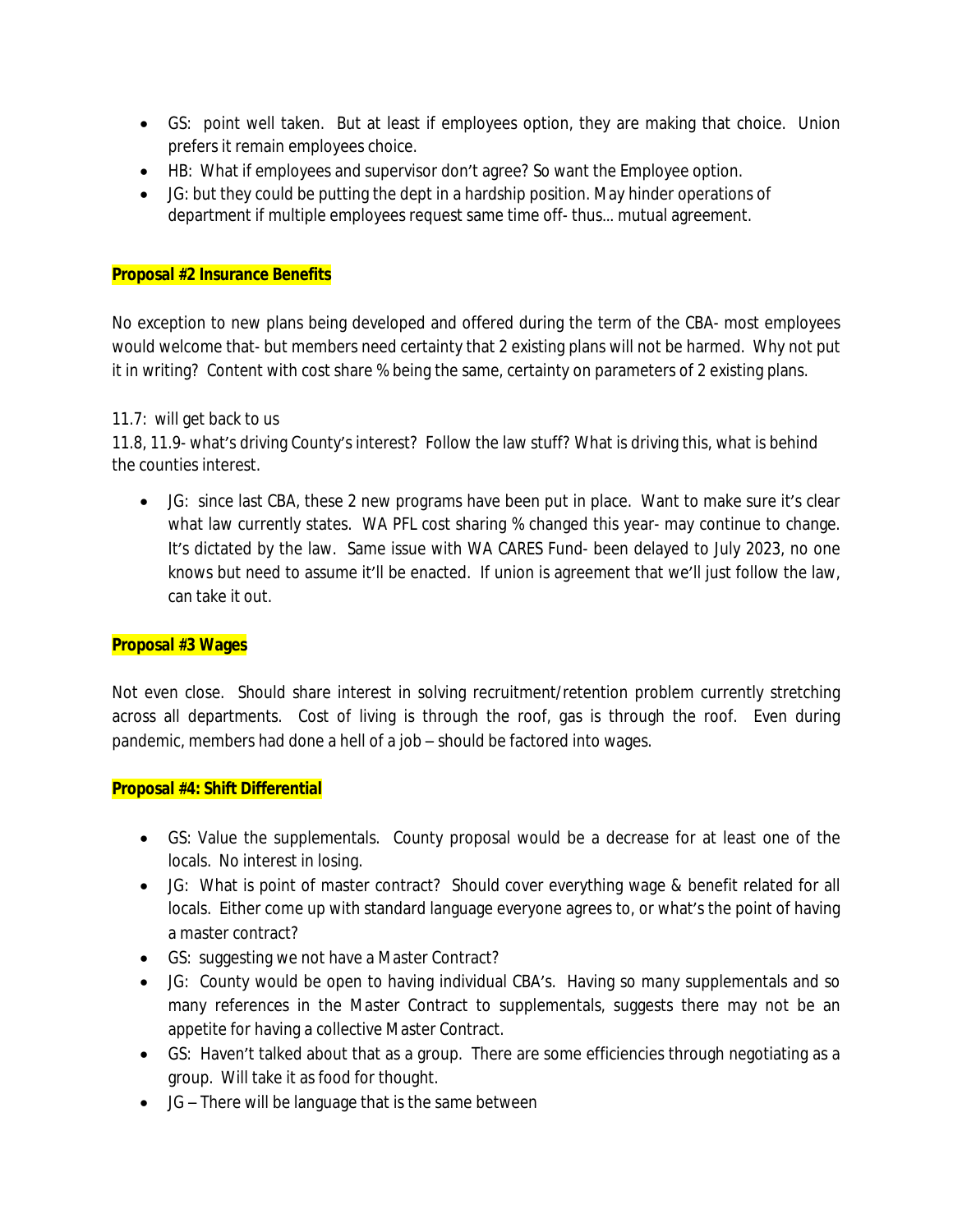- GS We do think there are some efficiencies/consistencies to negotiating as a group, had a time with us Public Work/Protec17
- TH: Back to the wages any counter proposal? Can't do much with just a "reject."
- GS: Would steer back to union's initial proposal. Counter remains initial proposal. Reason they haven't moved… same reason County hasn't moved off their economics. Point, counter pointno movement on either side. Mediation may become necessary? Still standing by economic proposals.
- JG: We are not even close to mediation at this point. Have only met 4 times.

## **Proposal #5: Reporting time & Call Back**

Don't want to lose or reduce any current benefits. Call back is a hardship- takes away from personal and family time. Union prefers call back pay remain status quo.

## **Proposal #6: Overtime**

No interest in reducing overtime compensation.

## **Proposal #7: Comp Time**

Many differences in comp time among the locals; each local wish to retain what they currently have.

## **Proposal #8: Longevity**

Is strike out intended to do away with any of 492FC's current benefit?

- JG: we'll take another look at it. Are they part of 492 or 1553 I think they have similar longevity as the others.
- GS: is County proposal intended to do away with 492FC's service enhancement pay?
- JG: I do not know what the enhancement pay is? Their longevity pay is the same as all 1553 please let me know what the enhancement pay is.
- $\bullet$  GS:  $-14$  Am I correct that if we get to the new payscales the step increase would be 5.62%
- $\bullet$  JG: no 5.6%
- GS: will need to get back to County.
- JG: provide him with info on service enhancement pay.

## **Proposal #9: Out of Class Pay**

If we work things out and end up on new pay grid. First paragraph intended to mimic what new step increases would be.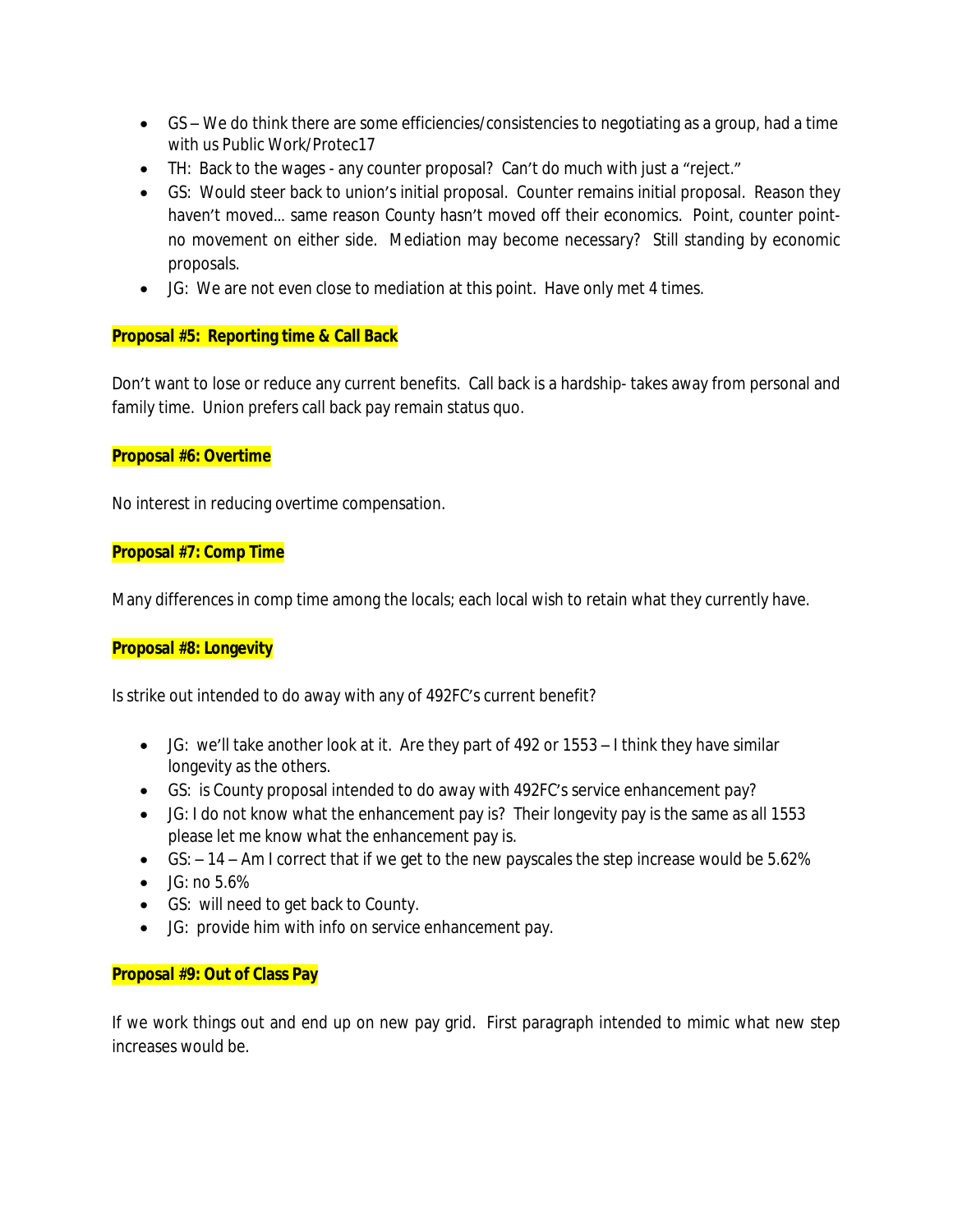Union counter: OK with 1<sup>st</sup> paragraph, if next 2 paragraphs are stricken. There have been situations where employees worked out of class and didn't meet MR's- and did fine. Unnecessary constraints. Example of out of class in Prosecute Attorney's office, Ellie Murphy, worked out of class as Business Manager and did just fine.

# **Proposal #10 Step Increase Process & Methods of Payment**

15.11- "one step" – what does that refer to?

 JG: Anyone nearly hired or promoted receives a 1-step increase initially, then 2-steps from that point forward.

15.11: TA on other strikethroughs

- GS: P. 16- pure curiosity… how many employees still receive hard copy checks?
- JG: still a handful. Law says if employee doesn't have direct deposit, we have to either provide a paper check or debit card. We don't do debit cards, so have to do paper checks.
- GS: What is behind deletion?
- **JG: We'll correct errors on next check**

# **Proposal # 11: Advanced step placements**

- GS: Advanced step placements aren't solving recruitment/retention issues. Step 1 of each range should be sufficient to attract talent.
- JG: How are we going to hire an experienced employee? Not going to come at step 1. Step 1 might work for less experienced employees. Our proposal moving forward is that when employees promote, if they have many years of experience outside County, how do we address crediting them for their exp?
- GS: will take under consideration.

# **Proposal #12: General Conditions**

- GS: County proposal is a reduction of current benefit. 1135 receives \$600 every 3 years. 492SP mechanics receives \$160/year.
- RB: are employees taxed on amount, or reimbursed?
- 1135: taxed on amount
- JG: County proposal is more money for employees… not taxed. Employees receive full amount.
- RB: hard to believe... medical cards get taxed twice.

(discussion about cost of 1135 boots- \$600; not feasible to spread out over 3 years)

22.7- how does the County define "business related"?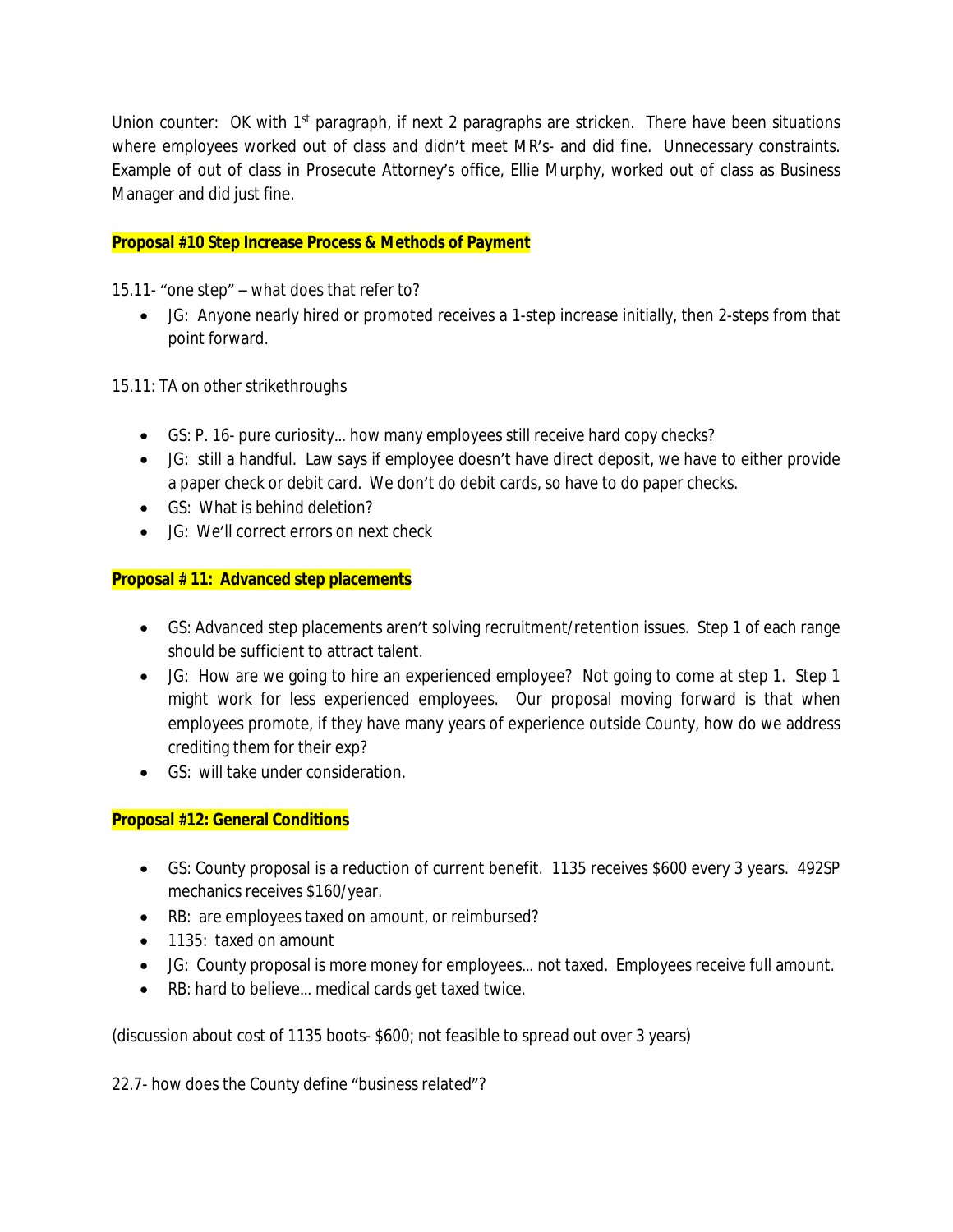- JG: when doing a function of the County in your own personal vehicle. Has to be a function of the employee's job.
- GS: any problems leading to change?
- JG: want to make it clear what is being reimbursed.
- (discussion about what counts as business miles)
- (discussion about if road department employee works OT from Denison Chattaroy to Spangle, what mileage counts as "business miles"?) JG: need to discuss and confirm
- GS: what is resource? IRS website?
- JG: IRS updates annually… need to go to their website.

22.7- "if possible"- what does that mean?

 JG: don't know that it'll always be possible to furnish a vehicle- County will try to provide vehicle, but may not always be guaranteed.

21.7.2- intended to do away with Assessor MOU?

- JG: yes
- GS: per Nathan Lawless- it's a reimbursement. A lot of variables go into this- cost of vehicle ownership, higher levels of insurance, maintenance/repair, pay for own fuel. Assessor's office already dealing with recruitment retention. County wouldn't save by providing fleet vehicles.
- GS: at point to take a break. Not prepared to provide written response to 2/24 amended County non-econ proposals. Could speak to them, but not provide written response.
- JG: it's been 3 weeks… why response to econ, but not econ?
- GS: a lot going on. Having weekly meetings is ambitious. There are times when just can't work through things as quickly as they'd like. They do have responses.

GS requested break- 20 minutes, or so.

## **Break at 10:13am**

## **Reconvene 10:44am**

GS: working off document County's Amended Non-Economic Proposals- Provided to the Union on February 24, 2022.

If he skips over certain articles, they are TA or still open

## **Proposal #3 Union Security**

5.3 New hire orientation - Clarification issue at this point. No question that new hires would be on County clock in paid status whenever and however orientation takes place. What is County's interest?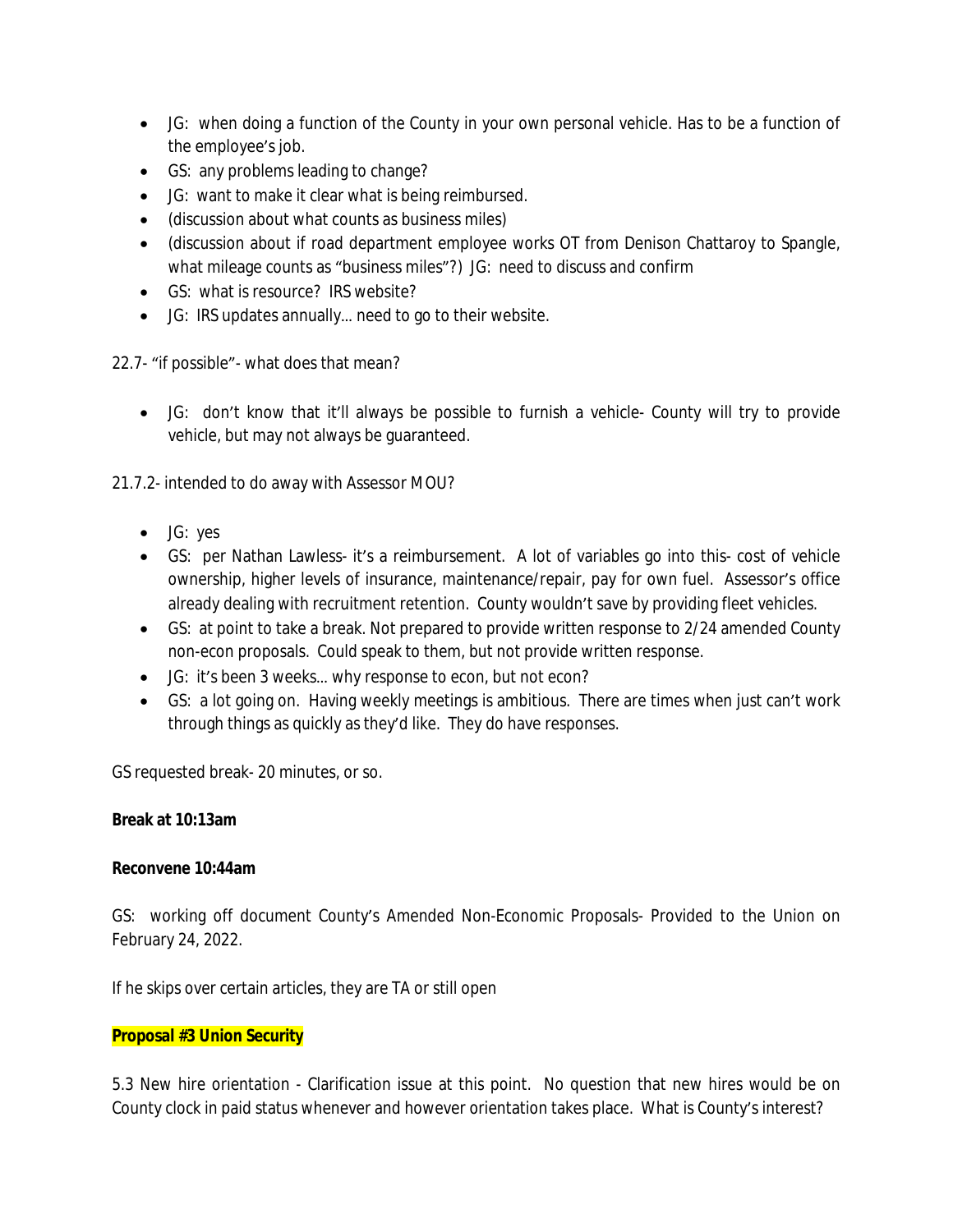- JG: Not an appropriate place for the union orientation to take place. Union should set it up on their own. This is NEO to County and department.
- GS: If union's interest is to ensure both parties are in a paid status, would that be a problem for the County?
- JG: Is concern with striking out, "at no loss of pay"? Unpaid status was County's proposal
- JG: 2- now that we've withdrawn removing Risk Management, is that a TA?
- GS: yes
- GS: P. 6- 5.7- probationary language should be in a separate section?
- JG: yes, have moved it out of definitions in other CBA's. Also want to expand verbiage to provide more clarity. County is willing to explore other options.

5.7.5: Union counter- can TA to modifications if could include County's % policy by policy number and date. Want certainty that County policy won't change during term of CBA.

- GS: driving interest OK with policy, but want it not to change for term of CBA.
- JG: if County policy changes for the better, does Council 2 forego asking for the better benefit?
- GS: wouldn't have a choice, if in CBA
- JG: that's why we want to just reference policy- would apply to everyone
- GS: wants to talk with team.

# **Proposal #5 Union Activities/Functions/Business**

- GS: P. 7 7.1- union stands by 2/24 rejection of changes, but… how does County define "absence from workplace"?
- JG: however, it's done now. Not proposing to change current definition.
- HB: absences from the workplace… she is in Juvenile. In last couple of weeks have had meetings in HR. Does that constitute an absence from her workplace?
- JG: however, it's being done now. Types of Activities and Union Functions remains the same. Only looking at the timeframe.

# **Proposal #10 Shared Leave**

- GS: P. 15- Union countered tying current policy to the CBA. No mechanism for countywide donations? Would County consider union's ability to retain language about soliciting count wide donations?
- JG: right now, no mechanism for a countywide request in the current CBA. Process is request received in HR. HR approves or denies, then gives to department head. No automatic leave notification that goes out to entire County. Morphed into new practice? Initial request is just within department, unless approved to go beyond?
- GS: needs to get more info.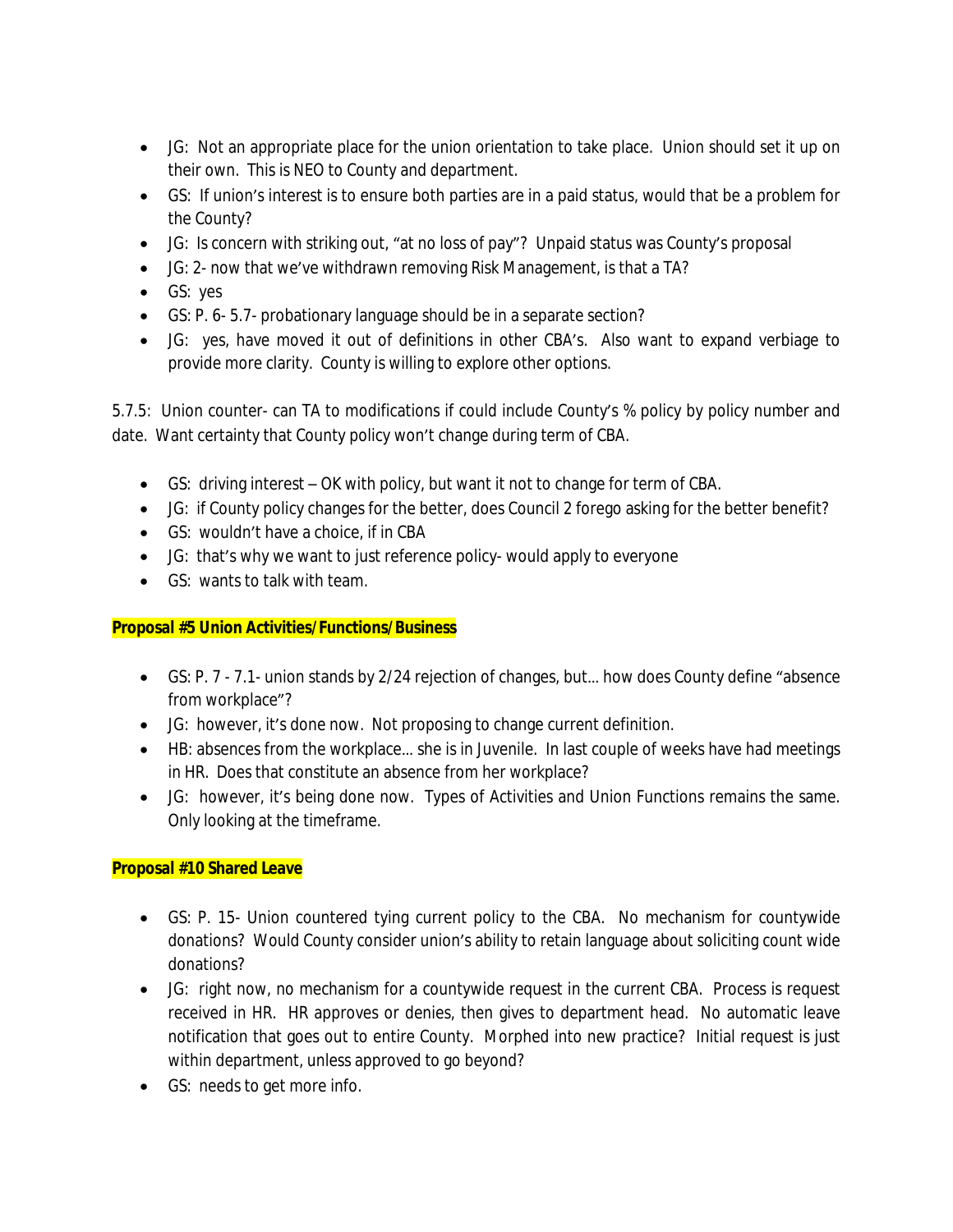## **Proposal #13 Grievance Procedure**

18.3.1- TA on that

### **Proposal #21 Appendix "7" – Classification/Reorganization**

P. 28- Union needs to see movement on County's economic proposals before they can respond to this proposal. Sweeping change- a lot of strikeouts. Union has an interest in maintaining involvement in appendix 7 issues.

P. 35- TA

That's all union has for today. Will reduce responses to writing.

 JG: before we broke, 1135 asked question regarding mileage. Question about if employee works voluntary Overtime at a different site/district? If it's a voluntary change at employee's option, no mileage reimbursement. Only if management directs employee to report to a different location.

JG: Take a little time for lunch and for County to have discussions on our side. Reconvene at 1pm?

#### **Caucus 11:05am**

**Reconvene 12:57pm**

**County passed out "County's Amended Non-Econ Proposals - March 16, 2022"**

JG: County heard union's verbal responses… want to go through County's response

## **Proposal #3 Union Security**

Willing to withdraw our changes to Article 5.3- New Hire Orientation if the Union agrees to the County's Non-Economic Proposal #10 & #20

JG: also discussed definitions… new proposal containing all Review Period language- at very end of packet.

#### **Proposal #5 Union Activities/Function/Business**

7.3- County will withdraw "without pay" so long as Union agrees with other changes in 7.1, 7.2.2 and 7.3 (unused days being shared and rolled over).

**Proposal #6 Annual Leave**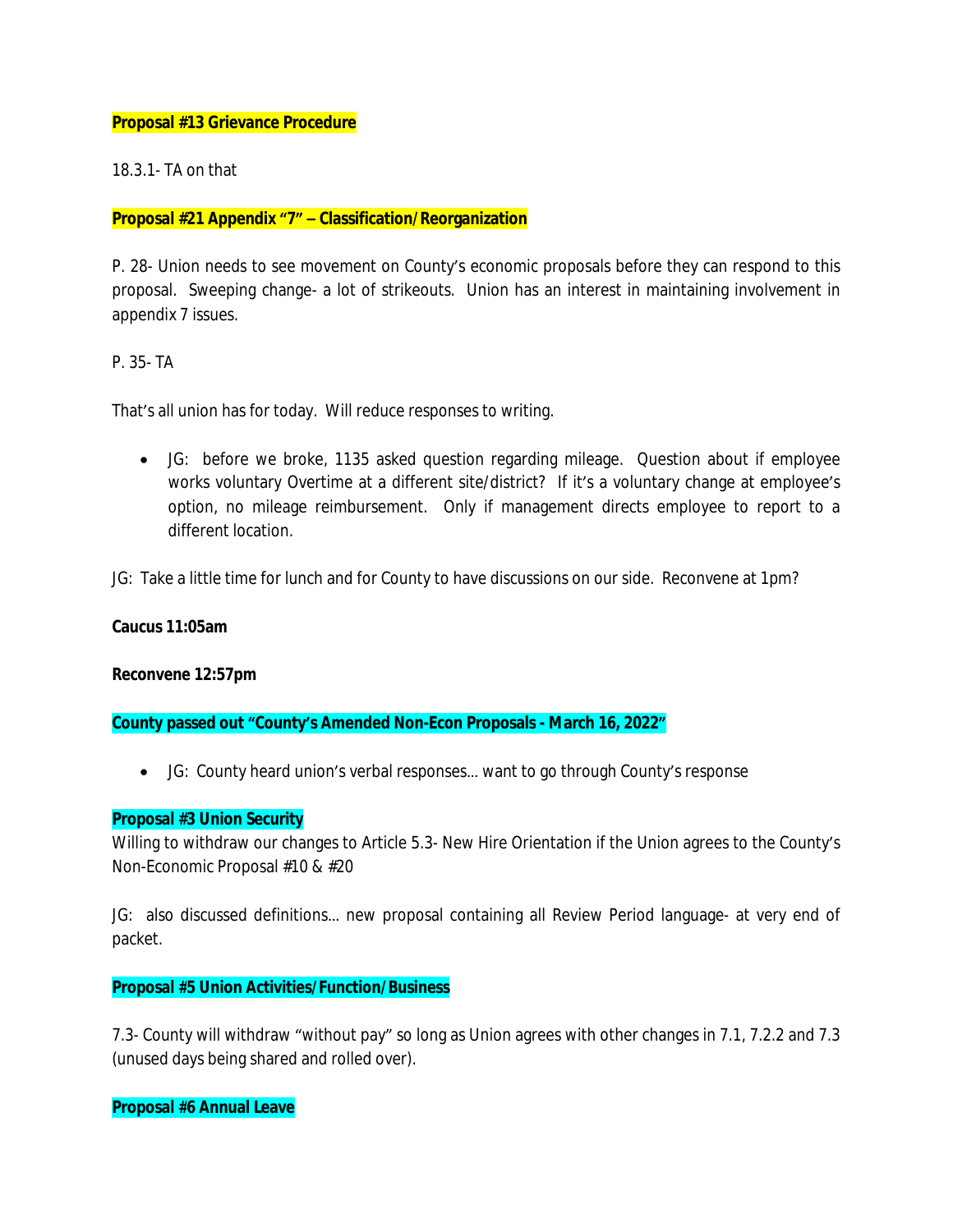9.7- if employee is separating, longevity no longer applies- should be separated out.

### **Proposal #7 Sick Leave**

Union still has proposal regarding expanded bereavement leave for a spouse. If union agrees to withdraw the expanded bereavement, could TA.

### **Proposal #8 Hours of Work**

12.1.3- County maintains proposal- wanting flexibility for today's workforce.

### **Proposal #9 Leaves of Absence**

Only area of disagreement remaining is expanded bereavement (union's proposal) and 13.3.2, timeframe for making up time within FLSA defined work week (still need to add verbiage to the proposal)

No other changes.

### **Proposal #10 Shared Leave**

If union agrees to follow Shared Leave policy, County agrees to withdraw proposed changes to NEO.

#### **Proposal #11 Seniority**

County is not in favor of having separate language in all supplementals. We're not able to identify what is different in the supplemental. If there is additional language in a supplemental that the union would like included here, County is open to hearing it.

#### **Proposal #13 Grievance Procedure**

Only area of difference is 18.6 (liability). County makes no changes to proposal as of today.

#### **Proposal #14 Promotions/Vacancies/Lateral Transfers**

No changes from our last meeting.

- GS: part of discussion had been that County is will to send out stack of postings?
- JG: email goes out with a summary document- a brief synopsis of each opening.
- GS: in 1135, are there any intended changes to their internal processes. When there is an 1135 vacancy, employees bid on them. Assuming there would be no changes? Same process in 492J.
- HB: in Juvenile when vacancy occurs, note goes into each employees mailbox. Is then posted.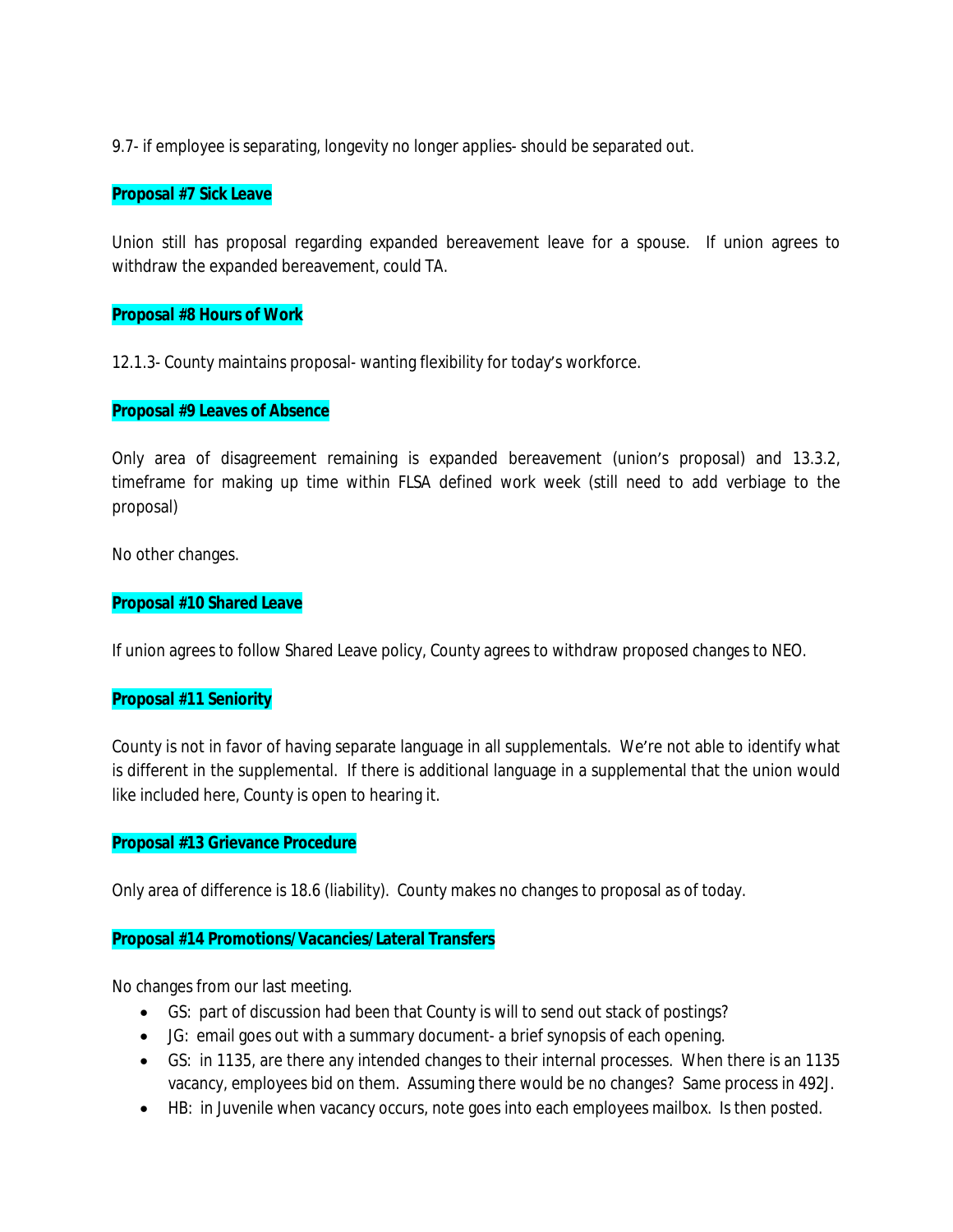JG: reassignment process isn't affected by this language.

## **Proposal #16 General Conditions**

Still a couple of areas of disagreement- 22.4 and 22.6. Can unique wording from 1135 supplemental be presented so we can see what the difference is? Perhaps it's covered by language in master.

22.9- no changes to County proposal. Not looking to replace or supplant workforce. 22.6- question from 1135…. Is that the tool policy?

JG: anything that's unique to 1135 supplemental

(HK had to step out of room briefly)

- HB- 22.9, what is definition of "short periods of time"? (p. 21)
- JG: hard to say- depends on situation. Breaks, lunches, if employee has to leave for an appointment and no one else to cover the work.
- BRhen- make supervisors continue to get medical cards and get into drug testing pool to legally perform work?
- JG: well aware of federal law. Shouldn't be using equipment if not legally qualified to use equipment. This is not just regarding 1135- this is all master contract departments.
- BRhen- if management is getting into member's equipment, creates liability. Risk Management should be involved.
- JG: if management is stepping in and filling in, better have qualifications to do so.
- CThompson: doesn't refer to temp workers… correct?
- JG: Under language, County always has ability to hire temp workers. This is just looking at situations where it doesn't make sense to bring in a temp… this is a supervisor or another employee stepping in. Not looking to replace bargaining unit employees- doing it to provide efficiency.

## **Proposal #17 Lockouts and Strikes**

No changes to initial County proposal. Union thinks we're trying to take away rights- not the case. Let us know areas of concern and we'll take a look at it.

## **Proposal #20 Appendix "6" Shared Leave**

(shared leave- reference earlier County proposal) **Proposal #21 Appendix "7" Classification/Reorganization**

Language on p. 31- moved language dealing with step placement upon bump back to one article (15.3.14.2)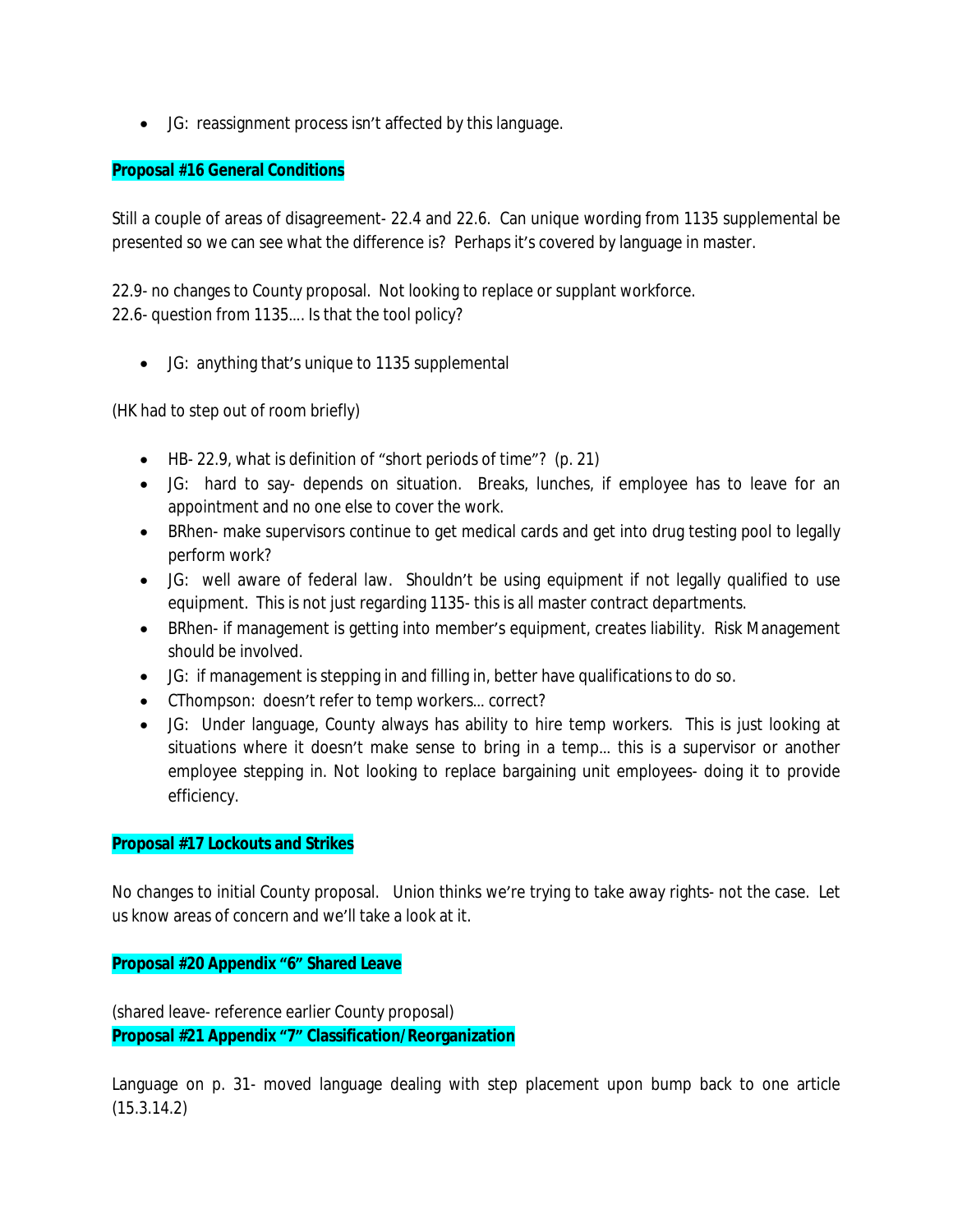## **Proposal #23 New**

Leaving it open (lag pay). Will be one that gets wrapped up in the end with the final agreement.

### **New language – New Article**

Not numbered- new language. Verbatim from what was discussed with 1553S. Clarifying language for new hire probation, promotional probation, lateral transfers. Request union look at it and let us know if questions/concerns.

- GS: any response to Union's economic proposals?
- JG: no, not today.

## **Requested at least an hour**

#### **Caucus 1:32pm**

### **Reconvene 3:13pm**

- GS requested we reserve every Wednesday in April.
- JG: should work
- GS: could we meet at 11am, so union has morning to put together written responses?
- JG: yes- even if not a complete set of responses, try to give each side at least some responses to keep t things moving.

#### **County amended Economic Proposals (JG)**

Not ready to make substantial movement, but not out to screw employees

## **Proposal #1 Holidays**

No changes, still believe we follow federal holiday schedule (not state) 8.3.3- not any change except for "by mutual agreement"- heard union's concerns

## **Proposal #2 Insurance Benefits**

We heard union's concerns. Goes to flexibility. Willing to keep current plans and current cost-sharing percentages. We're trying to show good faith, not trying to make healthcare more costly. Just want ability to make changes to plans- not even significant changes.

GS: for sake of example, "minor changes"… what are examples?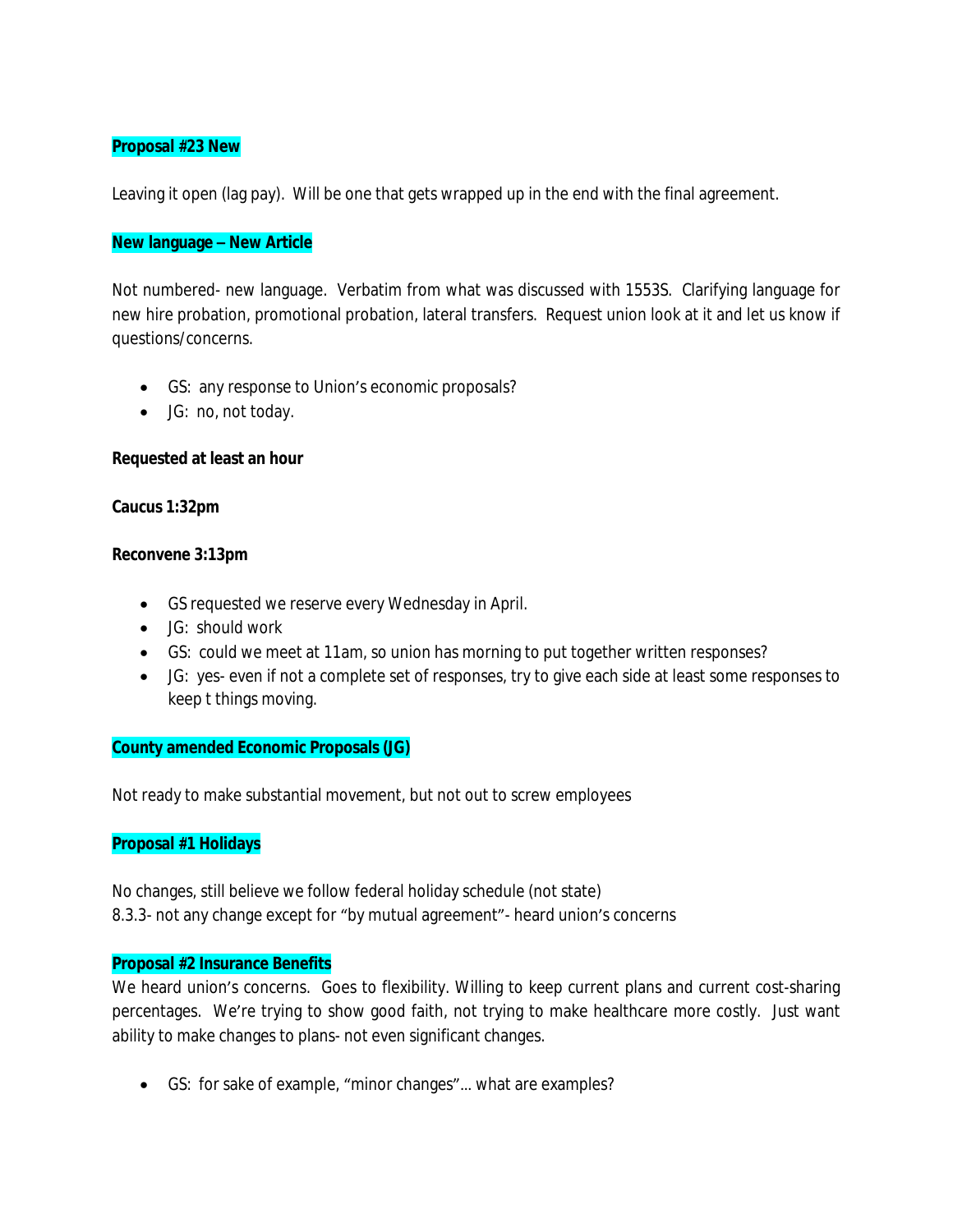- JG: co pays going from \$30 to \$35 or \$40. Looking at benefits that aren't being utilized by employees as a whole- or seldomly utilized- change the benefit, to reduce cost for overall plan. Another example is \$150 for ER co-pay… try to encourage use of urgent care instead by increasing ER co-pay.
- GS: during course of a year, is County able to work with the broker to make changes to the plan?
- JG: can't make mid-year changes… no changes possible at this point until 2023.
- Jacquie: no guarantee we're keeping Kaiser or Blue Cross?
- JG: no… but honestly those are the 2 biggest players in Spokane area. Hard to think we'd move away from either Kaiser or Premera.
- Heidi B: JG said minor change could be increase to co-pay? Is \$30 to \$45 co-pay a minor change?
- JG: yes- that would be a minor change

(discussion about what constitute a minor change)

(discussion about impact of increased copay to her own family situation, was substantial impact)

- Jacquie: also need to go back to the minutes... danger of sharing personal info
- Cindy T: Employees are freaking out when seeing proposals to website, questions regarding what's happening with medical with so many things crossed out.
- Melissa: for employees who make decent wages in county, more of an impact to low wage earners. That is who we need to consider.
- JG: the demographics coming into workforce, the healthcare benefits County offers- most time employees are not coming here for the benefits. They aren't utilized. That is why we're trying to walk that fine line in meeting union part way. We'll keep the plans and cost share- just want ability to make changes to the plans. If plans are locked in, cannot even explore ways to reduce costs. Need ability to make changes across the County.
- Mindy: plenty of current employees seeing huge increases in rent, people looking at making changes are not the low wage earners. People with decision making authority won't be impacted in the same way.

(continued discussion regarding impact of changes to medical plans)

 JG: language is locked down so hard, we want ability to earn union's trust- cannot do it under current language.

# **Proposal #3 Wages**

No changes yet

**Proposal #4 Shift Differential**

No changes yet

**Proposal #5 Reporting Time & Call Back Pay**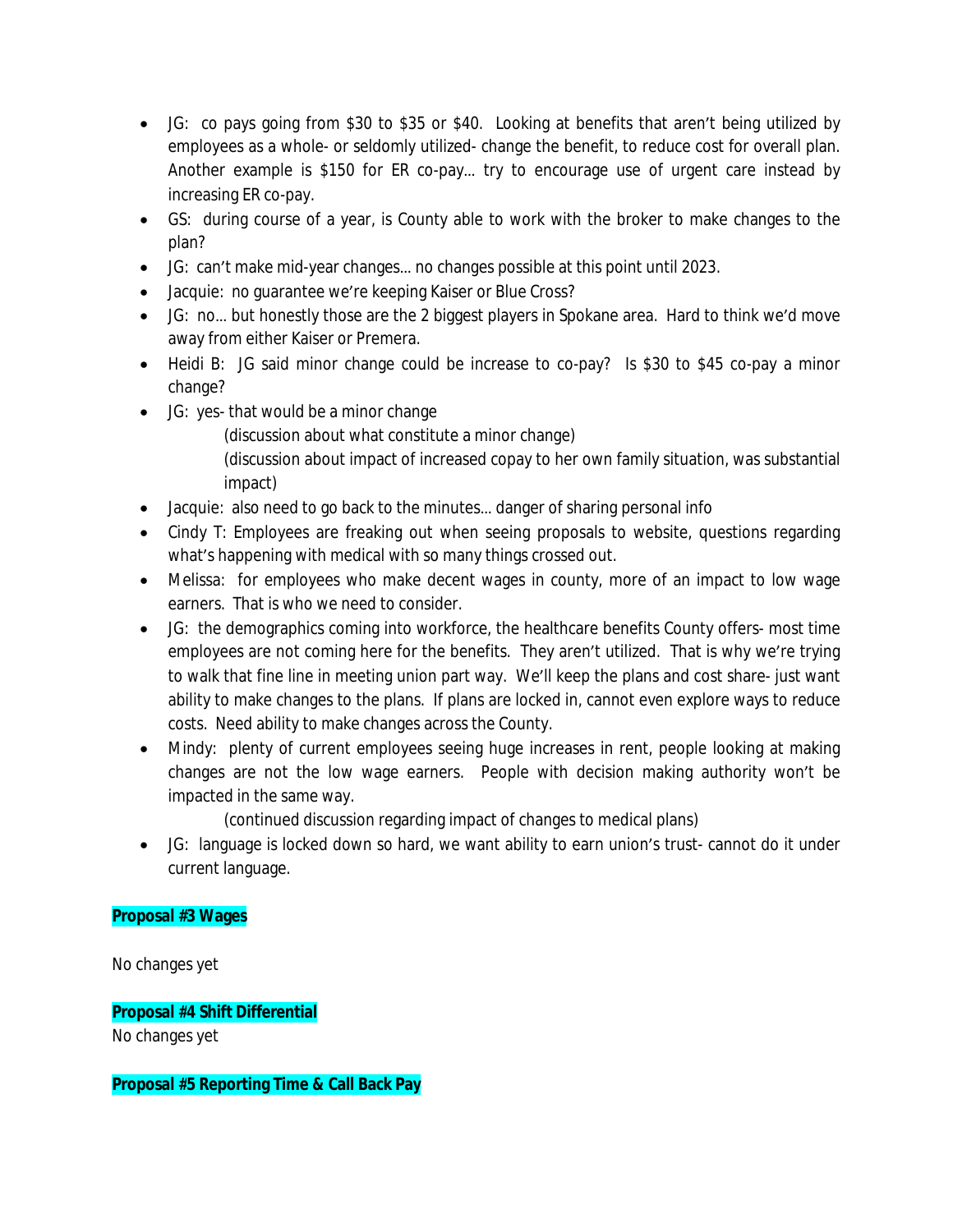p. 10- no changes to reporting time proposal, but call back pay increase from 1 hour to 2 hours of straight time pay (or 1 ½ for hours worked)- whichever is greater.

### **Proposal #6 Overtime**

no changes

### **Proposal #7 Comp Time**

Need additional conversation. Union said there are differences in supplementals, cannot see what those are (?). Made change to 15.8.2… employees can use comp in 15 minute increments (like any other leave bank). Help us understand differences in supplementals.

### **Proposal #8 Longevity**

No changes. 492FC is receiving serving enhancement pay- not something we're looking to address is this particular contract.

### **Proposal #9 Out of class pay**

Confused about why union is hesitant to agree to this proposal. This language has already been agreed to in 15.3.5 in Appendix 7. Proposed language is even more favorable (1/2 day for out of class, lowered threshold to 2 hours). Rather than having it listed in appendix, moving to Article 15. Not sure about the push back (?)

- GS: there have been situations where language wasn't followed. Second 2 paragraphs put certain constraints on everyone.
- JG: if employee is allowed to work out of class without meeting MR's, then later applies for the job- ee wouldn't be qualified for position without meeting the MR's, even though they'd worked in the job.

#### **Proposal #10 Step Increase process & Methods of Payment**

No changes. This is current practice for all employees hired since 2014. There is a grandfathered group hired prior to 2014… that group still receives 2-steps upon promotion. The proposed language will eliminate grandfathered status.

GS: possible to get a list of who grandfathered employees are?

## **Proposal #11 Advance Step Placement**